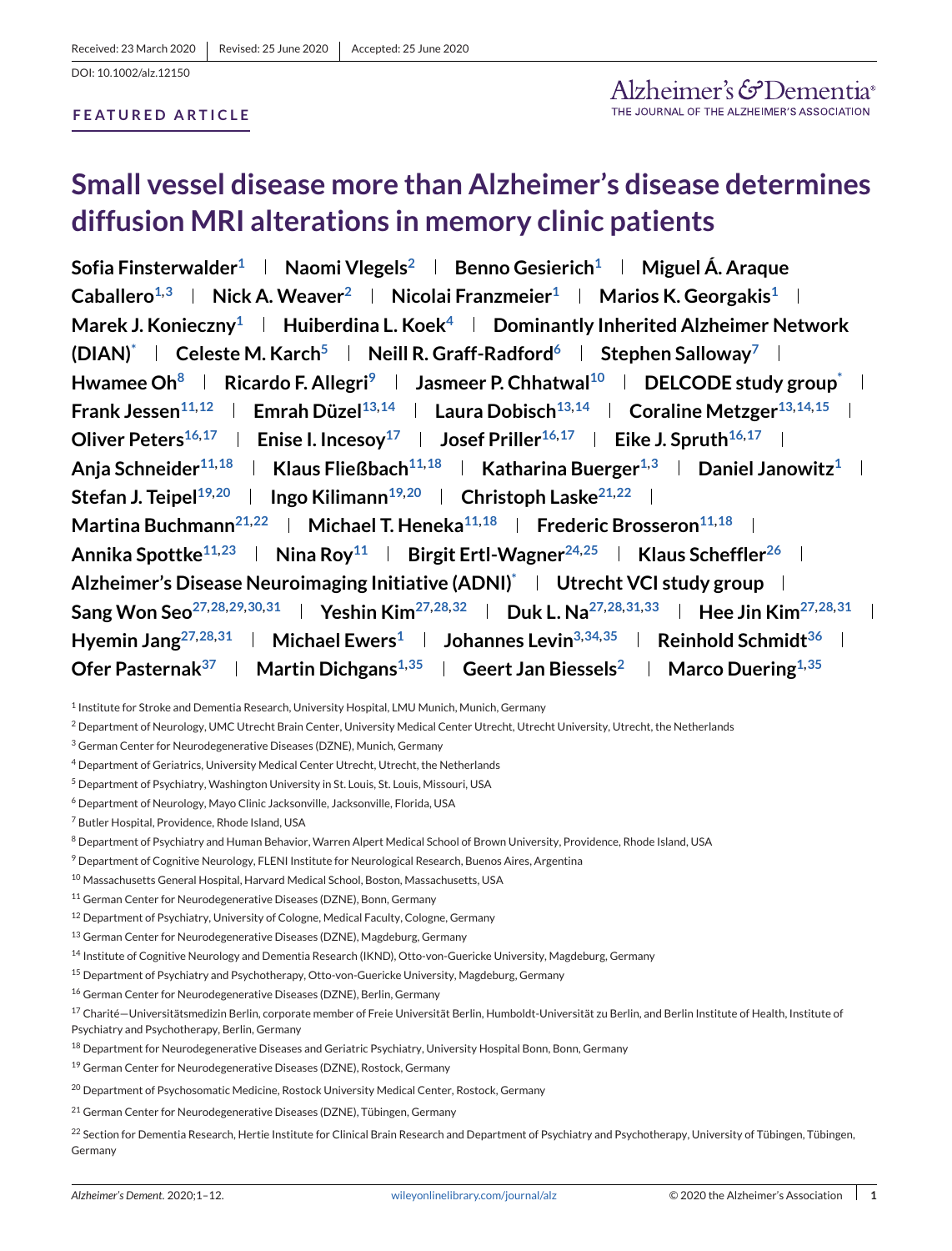OURNAL OF THE ALZHEIMER'S ASSOCIATION

<span id="page-1-0"></span><sup>23</sup> Department of Neurology, University of Bonn, Bonn, Germany

<sup>24</sup> Institute of Clinical Radiology, University Hospital, LMU Munich, Munich, Germany

<sup>25</sup> Department of Medical Imaging, University of Toronto, Toronto, Canada

<sup>26</sup> Department for Biomedical Magnetic Resonance, University of Tübingen, Tübingen, Germany

<sup>27</sup> Department of Neurology, Samsung Medical Center, Sungkyunkwan University School of Medicine, Seoul, South Korea

<sup>28</sup> Neuroscience Center, Samsung Medical Center, Seoul, South Korea

<sup>29</sup> Department of Clinical Research Design and Evaluation, Samsung Advanced Institute of Health Sciences and Technology, Sungkyunkwan University, Seoul, South Korea

<sup>30</sup> Center for Imaging of Neurodegenerative Diseases, University of California, San Francisco, California, USA

<sup>31</sup> Samsung Alzheimer Research Center, Samsung Medical Center, Seoul, South Korea

32 Department of Neurology, Kangwon National University Hospital, Kangwon National University College of Medicine, Chuncheon, South Korea

33 Department of Health Sciences and Technology, Samsung Advanced Institute of Health Sciences and Technology, Sungkyunkwan University, Seoul, South Korea

<sup>34</sup> Department of Neurology, University Hospital, LMU Munich, Munich, Germany

<sup>35</sup> Munich Cluster for Systems Neurology (SyNergy), Munich, Germany

<sup>36</sup> Department of Neurology, Medical University of Graz, Graz, Austria

<sup>37</sup> Department of Psychiatry and Radiology, Brigham and Women's Hospital, Harvard Medical School, Boston, Massachusetts, USA

#### **Correspondence**

Marco Duering, Institute for Stroke and Dementia Research, University Hospital, LMUMunich, Feodor-Lynen-Straße 17, 81377 Munich, Germany.

E-mail: [marco.duering@med.uni-muenchen.de](mailto:marco.duering@med.uni-muenchen.de)

\* Data used in preparation of this article were obtained from the Dominantly Inherited Alzheimer Network (DIAN) database, the DZNE-Longitudinal Cognitive Impairment and Dementia Study (DELCODE) database, and the Alzheimer's Disease Neuroimaging Initiative (ADNI) database (adni.loni.usc.edu). As such, the investigators within DIAN, DELCODE, and ADNI contributed to the design and implementation of the respective studies and/or provided data but did not participate in analysis or writing of this report. A complete listing of the DIAN consortium, the DELCODE study group, and ADNI investigators can be found in the Supplement (DIAN and DELCODE) and at [http://adni.loni.usc.edu/wp-content/uploads/](http://adni.loni.usc.edu/wp-content/uploads/how_to_apply/ADNI_Acknowledgement_List.pdf) [how\\_to\\_apply/ADNI\\_Acknowledgement\\_List.](http://adni.loni.usc.edu/wp-content/uploads/how_to_apply/ADNI_Acknowledgement_List.pdf) [pdf](http://adni.loni.usc.edu/wp-content/uploads/how_to_apply/ADNI_Acknowledgement_List.pdf)(ADNI).

Sofia Finsterwalder and Naomi Vlegels both contributed equally to the study.

[Correction added on August 22, 2020, after first online publication: the study groups were included in the author listing of the online version of the article.We apologize to the authors and our readers for this error.]

# **1 INTRODUCTION**

# **Abstract**

**Introduction:** Microstructural alterations as assessed by diffusion tensor imaging (DTI) are key findings in both Alzheimer's disease (AD) and small vessel disease (SVD). We determined the contribution of each of these conditions to diffusion alterations.

**Methods:** We studied six samples ( $N = 365$  participants) covering the spectrum of AD and SVD, including genetically defined samples. We calculated diffusion measures from DTI and free water imaging. Simple linear, multivariable random forest, and voxelbased regressions were used to evaluate associations between AD biomarkers (amyloid beta, tau), SVD imaging markers, and diffusion measures.

**Results:** SVD markers were strongly associated with diffusion measures and showed a higher contribution than AD biomarkers in multivariable analysis across all memory clinic samples. Voxel-wise analyses between tau and diffusion measures were not significant.

**Discussion:** In memory clinic patients, the effect of SVD on diffusion alterations largely exceeds the effect of AD, supporting the value of diffusion measures as markers of SVD.

#### **KEYWORDS**

Alzheimer's disease, biomarker, cerebral small vessel disease, diffusion tensor imaging, free water imaging, white matter

Alzheimer's disease (AD) and cerebral small vessel disease (SVD) are the two leading causes of cognitive decline and dementia.<sup>[1](#page-9-0)</sup> Altered white matter microstructure is considered a key finding in both  $conditions<sup>2,3</sup>$  $conditions<sup>2,3</sup>$  $conditions<sup>2,3</sup>$  and has consistently been associated with cognitive deficits.[4-6](#page-9-0) The most commonly used method to study white matter microstructure in vivo is diffusion tensor imaging (DTI), which quantifies diffusion properties of water molecules in brain tissue.<sup>[7,8](#page-9-0)</sup> The typical finding described in both AD and SVD is an increase in the extent of water diffusion (mean diffusivity) and a decrease in diffusion directionality (fractional anisotropy), which can be detected both globally and regionally.<sup>[4,5](#page-9-0)</sup> Despite the wide use of diffusion alterations as efficient disease markers and their strong associations with clinical deficits, little is known about their underlying pathology.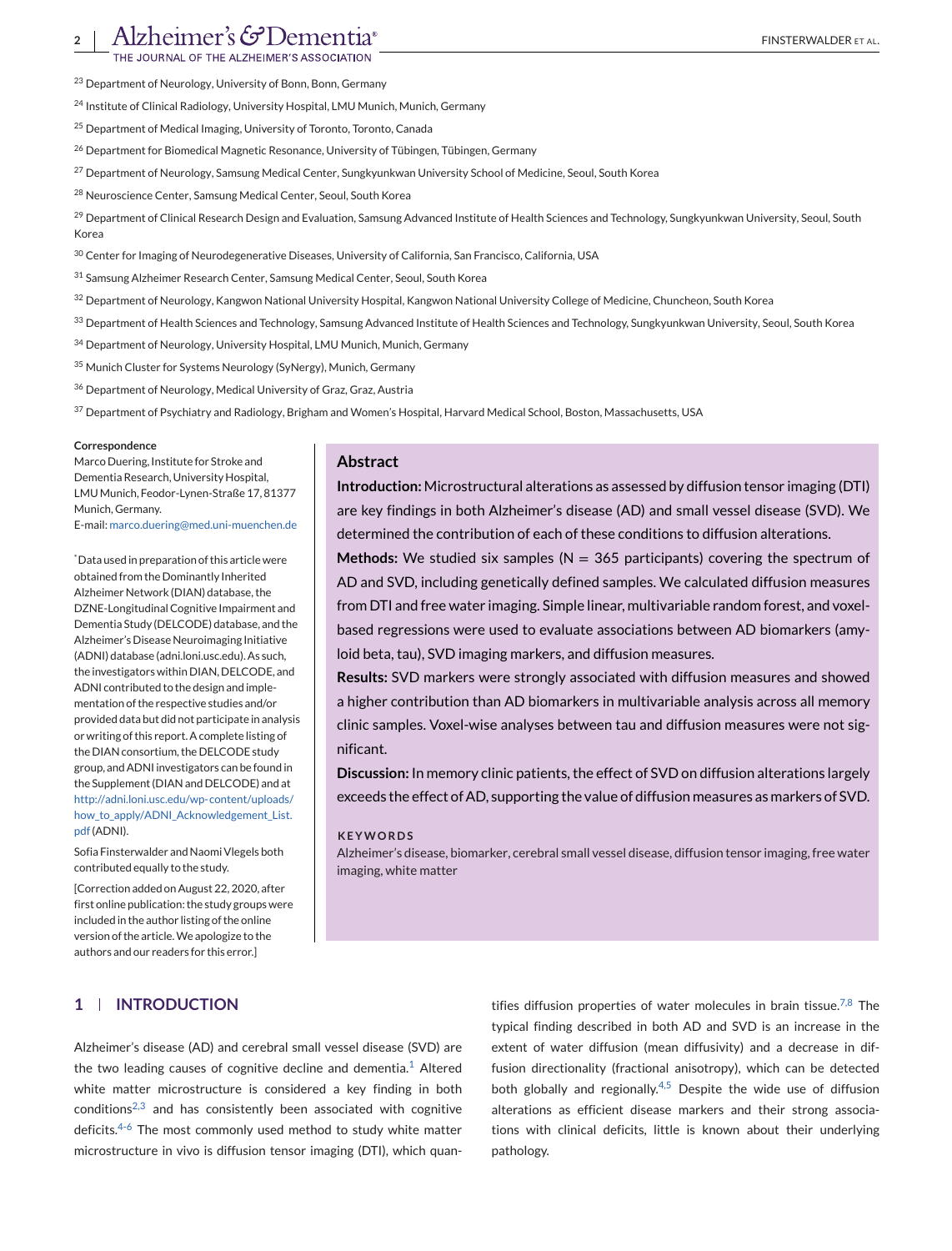In memory clinic patients, AD and SVD often co-exist.<sup>[9](#page-9-0)</sup> The extent to which each of these conditions contribute to diffusion magnetic resonance imaging (MRI) alterations is largely elusive. Free water imaging, an advanced diffusion model, improves the specificity of the DTI model and could therefore provide additional insight into the origin of diffu-sion MRI alterations.<sup>[10](#page-9-0)</sup> As such, free water imaging might be able to disentangle the effects of AD and SVD. $11-14$  Previous studies using DTI or free water imaging were limited by the lack of biomarker evidence of AD pathology or insufficient consideration of mixed pathology. Assessing the individual contributions of AD and SVD toward diffusion MRI alterations requires a systematic study covering the entire spectrum of "pure AD," mixed disease, and "pure SVD."

The uncertainty regarding the origin and interpretation of diffusion alterations in memory clinic patients impedes widespread implementation in research and clinical practice. Therefore, the aim of this study was to determine the effect of AD and SVD on diffusion MRI in a memory clinic setting. We examined associations between biomarkers of AD, MRI markers of SVD, and diffusion measures from both conventional DTI and free water imaging. Six study samples ( $N = 365$  participants) were included to systematically cover the entire spectrum of AD, mixed disease, and SVD, and to account for both cerebrospinal fluid (CSF) and positron emission tomography (PET) markers. In addition to the common memory clinic setting with predominantly mixed disease, our analysis also included patient samples with pure, genetically defined AD or SVD. This enabled us to examine effects of both diseases on diffusion measures without confounding pathology. Analyses were performed separately within each sample to validate results and address generalizability using the six independently recruited samples.

## **2 METHODS**

### **2.1 Participants**

We studied six independent samples ( $N = 365$  participants) covering the spectrum of AD, mixed disease, and SVD: four memory clinic samples with mixed disease with a recruitment focus on either AD or SVD, one sample each of genetically defined AD and SVD. Memory clinic samples were drawn from single or multi-center studies, which were selected based on availability of (diffusion) MRI sequences and CSF or PET data. The compilation of samples, subject selection criteria, and exclusions are shown in Figure **[1](#page-3-0)**, and further elaborated in sections 2.1.1 to 2.1.3. MRI, CSF, and PET data from subjects of the included samples were obtained within 1 year. Diagnostic criteria used in the AD- and SVD-focused memory clinic samples are summarized in Table S1 in supporting information. All studies were approved by the ethics committees of the respective institutions and all subjects provided written informed consent.

#### **2.1.1 AD focused samples**

We included 89 participants from the German multicentric DZNE-Longitudinal Cognitive Impairment and Dementia Study (DELCODE;

#### **RESEARCH IN CONTEXT**

- 1. Systematic review: Diffusion magnetic resonance imaging (MRI) is widely used to assess white matter microstructure in both Alzheimer's disease (AD) and small vessel disease (SVD). Although AD and SVD frequently co-occur, the vast majority of studies did not consider mixed disease and the individual contributions of these conditions to diffusion MRI alterations have not yet been investigated systematically (as reviewed using Pubmed).
- 2. Interpretation: SVD more than AD determines diffusion alterations in a memory clinic setting, even in samples in which AD was the clinically predominant disease. Our results validate diffusion measures as markers for SVD.
- 3. Future directions: Future studies and clinical applications of diffusion MRI need to consider the strong effect of SVD. A more complex parameterization of the fluid compartments, for example, by neurite orientation dispersion and density imaging or a multi-shell model for free water imaging, may further increase the sensitivity in earlier or even asymptomatic stages of SVD.

downloaded in December 2018) with available CSF amyloid beta<sub>1-40</sub> (Aβ 40), Aβ 42, total tau (t-tau), and phosphorylated tau<sub>181</sub> (p-tau) data. The sample consisted of A*β* 42-positive healthy controls (A*β* 42 cutoff see Text S1 in supporting information) and patients with subjective cognitive decline, amnestic mild cognitive impairment, and mild dementia.[15](#page-9-0)

We further included 53 participants from the multicentric AD Neuroimaging Initiative (ADNI, phase 3; downloaded in December 2018 at [http://adni.loni.usc.edu\)](http://adni.loni.usc.edu) with available A*β* [ 18F]-florbetapir and tau [<sup>18</sup>F]AV-1451 flortaucipir (PET). The sample consisted of amyloidpositive (cut-off see Text S1) healthy controls and patients with amnestic mild cognitive impairment and mild dementia [\(http://adni.loni.usc.](http://adni.loni.usc.edu) [edu\)](http://adni.loni.usc.edu).

#### **2.1.2 SVD focused samples**

We included 39 participants from the University Medical Center Utrecht, the Netherlands (prospective Utrecht Vascular Cognitive Impairment study, UVCI) with available CSF data for A*β* 42, t-tau, and ptau. The sample consisted of patients with subjective cognitive decline, mild cognitive impairment, and dementia and with no evidence of a primary etiology other than neurodegenerative disease or sporadic SVD and a high burden of SVD on MRI.<sup>[16](#page-10-0)</sup>

We further included 39 participants from the Samsung Medical Center, Seoul, Republic of Korea (Seoul Vascular Cognitive Impairment study, SVCI) with available Aβ [<sup>18</sup>F]-florbetaben and tau [<sup>18</sup>F]AV-1451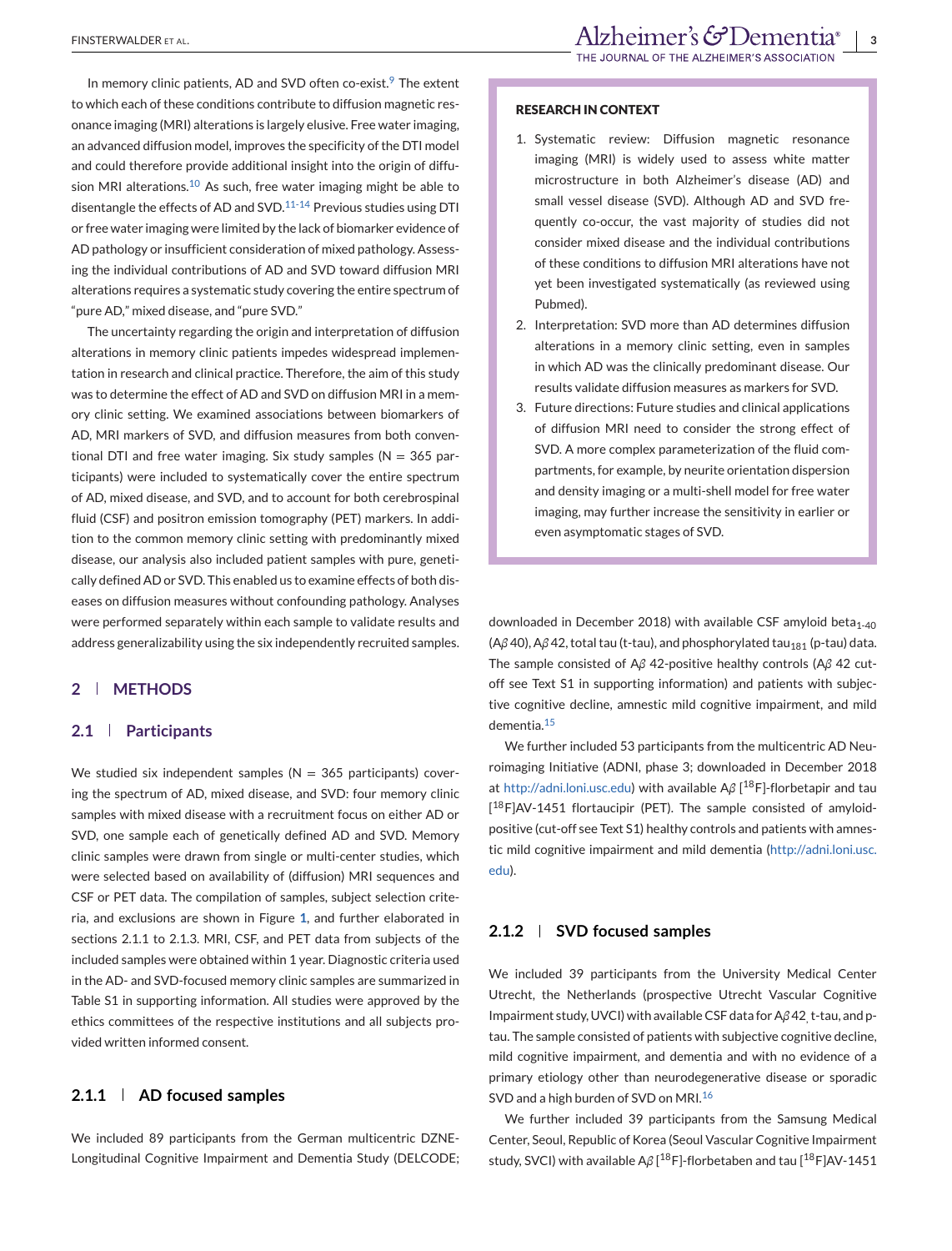<span id="page-3-0"></span>

**FIGURE 1** Study concept and participant selection flowchart. Samples cover the entire spectrum of Alzheimer's disease (AD), mixed disease, and small vessel disease (SVD). ADNI, Alzheimer's Disease Neuroimaging Initiative; CADASIL, cerebral autosomal dominant arteriopathy with subcortical infarcts and leukoencephalopathy; CSF, cerebrospinal fluid; DELCODE, DZNE-Longitudinal Cognitive Impairment and Dementia Study; DIAN, Dominantly Inherited Alzheimer's Network; DTI, diffusion tensor imaging; EYO, estimated years from symptom onset; FLAIR, fluid-attenuated inversion recovery; MRI, magnetic resonance imaging; PET, positron emission tomography; p-tau, phosphorylated-tau<sub>181</sub>; SVCI, Seoul Vascular Cognitive Impairment study; t-tau, total tau; UVCI, Utrecht Vascular Cognitive Impairment study

flortaucipir (PET). The sample consisted of patients with objective cognitive impairment and a high burden of SVD on MRI. $17,18$ 

## **2.1.3 Genetically defined samples**

As a genetically defined AD sample, we included 77 participants from the multicentric Dominantly Inherited Alzheimer Network (DIAN, data freeze 11; downloaded in August 2018).<sup>[19](#page-10-0)</sup> DIAN is a longitudinal cohort study of individuals at risk of developing autosomal dominant AD. Here we included *PSEN1* (n = 59), *PSEN2* (n = 5), and *APP* (n = 13) mutation carriers with available A*β* 40, A*β* 42, t-tau, and p-tau CSF data. In our study, subjects had to be  $<$  15 years from estimated symptom onset to increase sensitivity to detect AD and SVD marker alterations in proximity to the onset of AD symptoms.  $5,20$ 

As a genetically defined SVD sample, we included 68 patients with cerebral autosomal dominant arteriopathy with subcortical infarcts and leukoencephalopathy (CADASIL) recruited from a single-center study in Munich.<sup>[4](#page-9-0)</sup> Although CSF or PET data were not available in this dataset, we included CADASIL to judge the effect sizes of SVD markers in genetically defined SVD.

#### **2.2 MRI**

All MRI data were obtained on three Tesla systems. All samples included diffusion MRI, T1-weighted, fluid-attenuated inversion recovery (T2-weighted), and gradient echo (T2∗-weighted) sequences. While each study used a standardized protocol, acquisition parameters

differed across studies. The MRI protocols have been published previously for DIAN,<sup>[5](#page-9-0)</sup> DELCODE,<sup>[21](#page-10-0)</sup> ADNI,<sup>[22](#page-10-0)</sup> UVCI,<sup>[23](#page-10-0)</sup> SVCI,<sup>[17](#page-10-0)</sup> and CADASIL.[11](#page-9-0) Diffusion MRI sequence parameters for all samples are summarized in Table S2 in supporting information. All diffusion images were processed with the same pipeline as described in Text S2 in supporting information. Global diffusion measures were calculated as mean of all voxels within a white matter skeleton. Regional analyses were based on voxel-wise diffusion measures.

# **2.3 AD markers**

We used A*β* and tau (CSF or PET) as biomarkers of AD. Details on CSF assays, PET tracers, and calculations of PET standardized uptake value ratio (SUVR) scores have previously been published for DIAN,<sup>[5](#page-9-0)</sup> DELCODE,<sup>[15](#page-9-0)</sup> ADNI [\(http://adni.loni.usc.edu\)](http://adni.loni.usc.edu), UVCI,<sup>[24](#page-10-0)</sup> and SVCI.<sup>[18](#page-10-0)</sup>

For the main analyses we used continuous CSF and PET measures. For a subgroup analysis in amyloid-positive individuals, we used study specific A*β* cut-off values. See Text S1 for details.

# **2.4 SVD markers**

We used an established total SVD score (ordinal variable) $25$  and white matter hyperintensity (WMH) volume (continuous variable) as MRI markers of SVD. The total SVD score summarizes the presence or severity of SVD lesions on an ordinal scale, that is, WMH, lacunes, microbleeds, and enlarged perivascular spaces.[25](#page-10-0) Two trained raters (SF, NV) assessed these lesions according to the STRIVE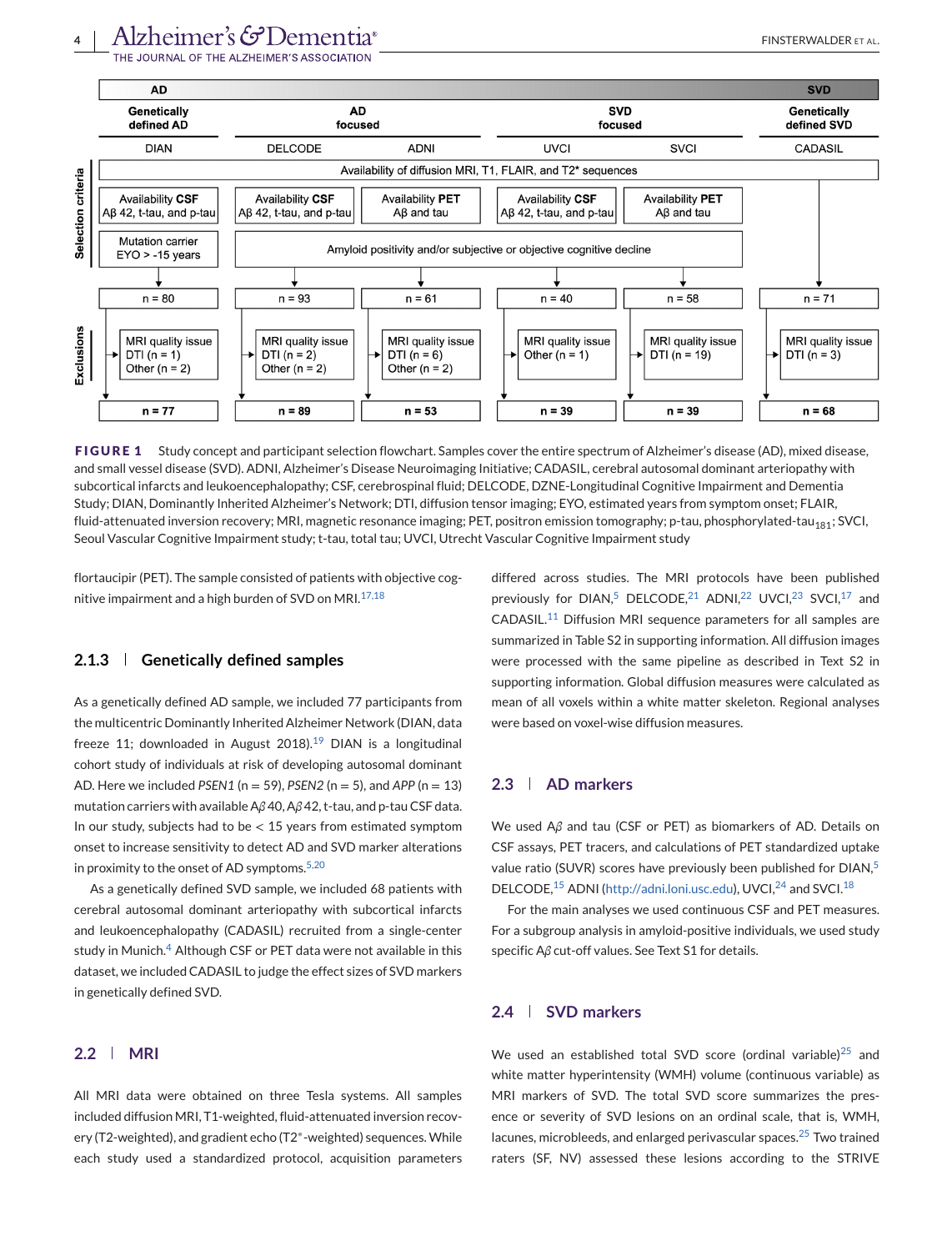(Standard for Reporting Vascular Changes on Neuroimaging) consen-sus criteria:<sup>[2](#page-9-0)</sup> WMHs were rated using the Fazekas scale,  $26$  the number of lacunes was determined on fluid-attenuated inversion recovery and T1-weighted images, the number of cerebral microbleeds on T2∗ weighted gradient echo images, and the number of enlarged perivascular spaces in the basal ganglia on a single T1-weighted axial image slice with the highest number of perivascular spaces.<sup>27</sup>

WMH volume was calculated from a previously described semi-automated segmentation pipeline.<sup>[4](#page-9-0)</sup>

#### **2.5 Statistical analyses**

All statistical analyses were performed in R (version  $3.5.1$ ).<sup>[28](#page-10-0)</sup> The statistical significance level was set at *α* < 0.05.

Associations between AD biomarkers, SVD markers, age, sex (independent variables), and global diffusion measures (dependent variables) were first assessed by simple linear regression analyses within each sample. Variables were power transformed in case of non-normal distribution (Shapiro-Wilk test).

To perform multivariable analysis in the presence of multicollinearity (ie, intercorrelations among disease markers, Figure S1 in supporting information), we used random forest regressions (R package "party"; version  $1.3-2$ ).<sup>[29](#page-10-0)</sup> This method allowed us to assess the contribution of each AD biomarker, SVD marker, age, and sex to diffusion alterations, while accounting for all other variables. For each sample, we calculated 1501 conditional inference trees with unbiased variable selection and default parameters as previously described.<sup>[11](#page-9-0)</sup> We calculated conditional variable importance together with a 95% confidence interval from 100 repetitions.

An effect of A*β* on diffusion measures might be mediated by vascular pathology, in particular cerebral amyloid angiopathy, that is, A*β* accumulation in perforating vessels. $30$  To address this possibility, we performed a post-hoc mediation analysis (R package "lavaan"; version 0.6 to  $4^{31}$  $4^{31}$  $4^{31}$  in samples in which simple regression analysis showed an effect of A*β* on diffusion measures. Diffusion measures were entered as dependent variables, A*β* as independent variable, WMH volume as mediator, and age as covariate. Standard errors were based on bootstrapping (1000 iterations).

Because amyloid pathology has been shown to strengthen the association between tau accumulation and structural tract alterations as assessed by diffusion measures, $32$  we performed two additional analyses within each sample. First, we conducted a sensitivity analysis restricted to amyloid-positive individuals by repeating simple regression analyses. Second, we assessed the interaction effect of tau × A*β* on diffusion measures.

Finally, because tau is a localized pathology starting in the entorhinal cortex,[33](#page-10-0) we also performed regional analyses between voxel-wise diffusion measures and tau in the PET samples, that is, ADNI and SVCI.We used permutation test theory with a standard general linear model as implemented in "randomise" (FSL). We assessed associations between both global tau PET SUVR scores as well as regional tau PET SUVR scores in the entorhinal cortex and voxel-wise diffusion measures. The number of permutations was set at 5000. Significant voxels within the skeletonized diffusion measure maps were identified using thresholdfree cluster enhancement with 2D optimization and *P* < .05, corrected for multiple comparisons.

# **3 RESULTS**

Sample characteristics are summarized in Table [1.](#page-5-0) As expected, patients with genetically defined AD or SVD were considerably younger than memory clinic patients.

# **3.1 SVD shows stronger associations than AD with diffusion alterations in simple regression analyses**

In simple regressions, both SVD markers, that is, WMH volume and total SVD score, were consistently and strongly associated with conventional DTI measures (FAu, MDu; range of R $^2$ <sub>adj.</sub> [0.08 to 0.79]) and FW (range of  $R^2$ <sub>adj.</sub> [0.18 to 0.76]) across all six samples (Figure [2,](#page-6-0) Tables S3–5 in supporting information). In contrast, AD biomarkers, that is, CSF and PET data, were not or only weakly associated with conventional DTI measures and FW (range of  $R^2_{\ \ adj.}$  [0.04 to 0.18]; Figure [2,](#page-6-0) Tables S3–5). Results were largely consistent across study samples, with a notable exception in the sample of geneticallydefined AD (DIAN). Here, effect sizes for A*β* 42 (CSF) were similar to the effect sizes ofWMH volume (Figure [2,](#page-6-0) Table S5). Associations between A*β* 42, WMH volume, and diffusion measures in DIAN and DELCODE were further addressed in a post-hoc mediation analysis (see section 3.3).

# **3.2 SVD and age contribute most to diffusion alterations in multivariable analyses**

Using random forest regression as a multivariable method, we assessed the contribution of each AD biomarker and SVD marker to diffusion measures, while accounting for multicollinearity. In all memory clinic samples, SVD markers showed higher variable importance than AD biomarkers for alterations of conventional DTI measures (FAu and MDu; Figure [3\)](#page-7-0) and FW (data not shown; nearly identical to MDu). The opposite was found only in DIAN, in which AD biomarkers showed higher variable importance. For tissue measures (FAt and MDt), interpretation of random forest regressions was not feasible, because variable importances were zero or almost zero in all samples (data not shown).

# **3.3 White matter hyperintensities partially mediate the effect of A***β* **on diffusion alterations in genetically defined AD**

For diffusion measures significantly associated with A*β* 42 (CSF) in the simple regression analysis, that is, in DIAN and DELCODE, we performed a post hoc mediation analysis to explore whether these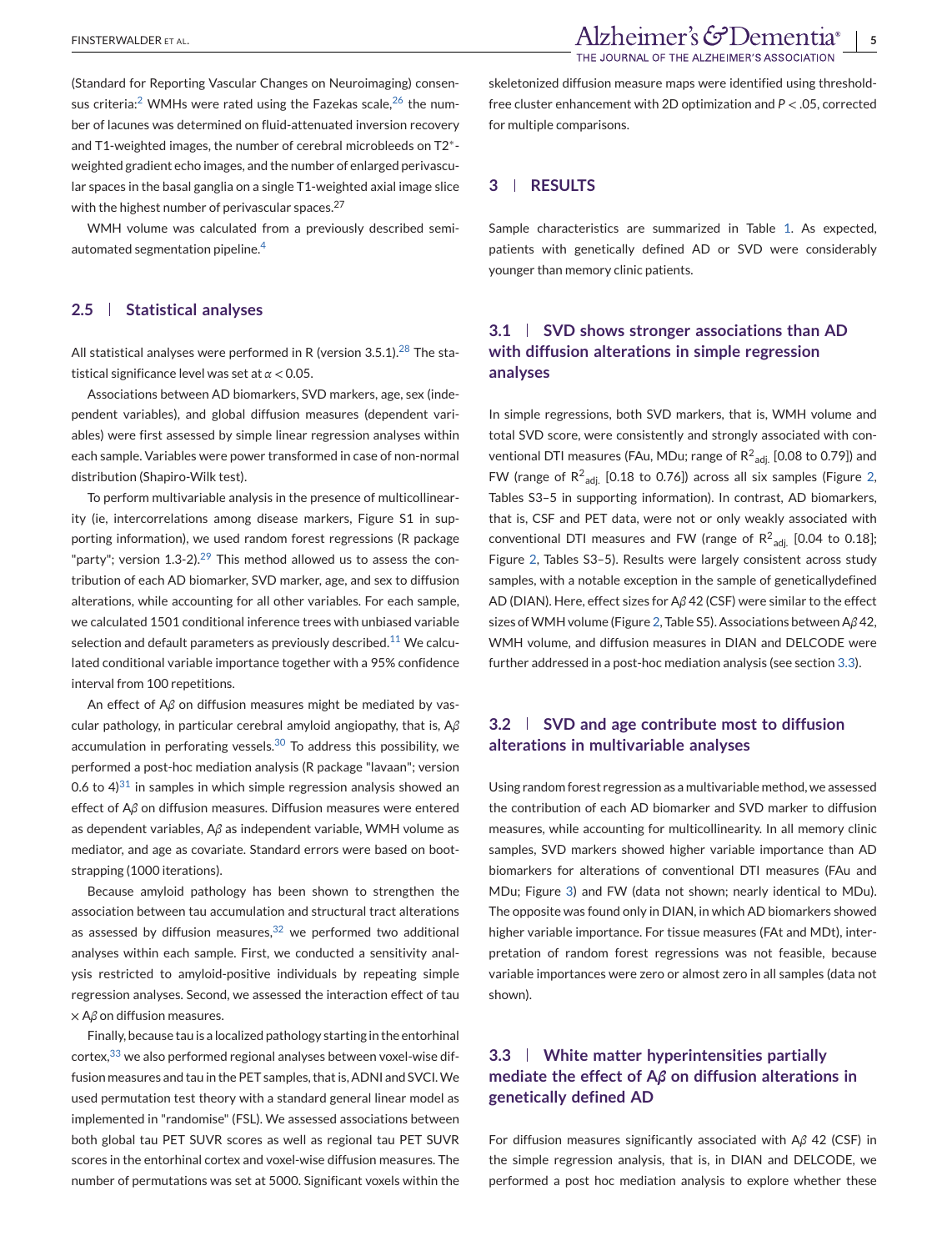# <span id="page-5-0"></span>6 | Alzheimer's GDementia<sup>®</sup>

JOURNAL OF THE ALZHEIMER'S ASSOCIATION

#### **TABLE 1** Sample characteristics

|                                                  | <b>Genetically defined</b><br><b>AD</b>    | <b>AD</b> focused                                           |                                                    | <b>SVD</b> focused                       |                                     | <b>Genetically defined</b><br><b>SVD</b>                  |
|--------------------------------------------------|--------------------------------------------|-------------------------------------------------------------|----------------------------------------------------|------------------------------------------|-------------------------------------|-----------------------------------------------------------|
|                                                  | $DIAN (n = 77)$                            | DELCODE ( $n = 89$ )                                        | ADNI $(n=53)$                                      | $UVCI (n = 39)$                          | SVCI $(n = 39)$                     | $CADASIL(n = 68)$                                         |
| Age, years                                       | 42 (14)                                    | 72(9)                                                       | 78 (13)                                            | 74 (12)                                  | 79 (10)                             | 55(11)                                                    |
| Female, n (%)                                    | 40(52)                                     | 36(40)                                                      | 25(47)                                             | 13(33)                                   | 28(72)                              | 44 (65)                                                   |
| Diagnosis, n (%) HC, na<br>SCD, MCI,<br>dementia |                                            | 4 (4), 37 (42), 33<br>(37), 15(17)                          | 22 (42), na, 23 (43),<br>8(15)                     | 0(0), 3(8), 18(46),<br>18 (46)           | 0 (0), na, 22 (56), 17<br>(44)      | na                                                        |
| CDR, n (%) 0, 0.5, 1,<br>2, 3                    | 38 (49), 29 (38), 9<br>(12), 1(1), 0(0)    | 29 (33), 52 (59), 7<br>$(8), 0$ $(0), 0$ $(0)$ <sup>a</sup> | 22 (42), 23 (43), 6<br>(11), 2(4), 0(0)            | 1(3), 30(77), 8(20),<br>$O(0)$ , $O(0)$  | 6(15), 0(0)                         | $0(0), 26(67), 7(18), 57(84), 9(13), 1(1),$<br>1(1), 0(0) |
| $A\beta$ -positive, n (%)                        | 46 (60)                                    | 44 (49)                                                     | 37(70)                                             | 22 (56)                                  | 19 (49)                             | na                                                        |
| <b>DTI</b>                                       |                                            |                                                             |                                                    |                                          |                                     |                                                           |
| $FAu, \text{mm}^2/\text{s}$                      | 0.45(0.03)[0.38,<br>0.49                   | 0.46(0.03)[0.36,<br>0.52]                                   | 0.45(0.04)[0.38,<br>0.50                           | 0.44(0.04)[0.36,<br>0.48]                | 0.42(0.04)[0.35,<br>0.50            | 0.40(0.06)[0.27,<br>0.49]                                 |
| MDu, $10^{-4}$ mm <sup>2</sup> /s                | 7.84 (0.64) [7.27,<br>9.31]                | 7.68 (0.59) [6.71,<br>9.72]                                 | 8.21 (0.63) [7.35,<br>$9.77$ ]                     | 8.05 (0.82) [7.23,<br>9.72]              | 9.66 (0.76) [8.48,<br>$11.0$ ]      | 9.40 (1.61) [7.79,<br>12.89]                              |
| FAt, $mm^2/s$                                    | 0.55(0.02)[0.52]<br>$0.58$ ]               | 0.56(0.02)[0.52,<br>0.60]                                   | 0.57(0.02)[0.54,<br>0.60]                          | 0.56(0.02)[0.52,<br>0.57]                | 0.59(0.01)[0.56,<br>0.63            | 0.55(0.02)[0.50,<br>0.59]                                 |
| MDt, $10^{-4}$ mm <sup>2</sup> /s                | 5.92 (0.07) [5.80,<br>6.01]                | 5.97(0.10)[5.51,<br>6.14]                                   | 6.01(0.63)[5.94,<br>$6.09$ ]                       | 5.82 (0.15) [5.63,<br>$5.99$ ]           | 6.00(0.04)[5.91,<br>6.12]           | 5.97 (0.03) [5.89,<br>6.03]                               |
| $FW, \text{mm}^2/\text{s}$                       | 0.18(0.05)[0.14,<br>0.28]                  | 0.16(0.04)[0.11,<br>0.29]                                   | 0.20(0.05)[0.13,<br>0.31]                          | 0.22(0.06)[0.16,<br>0.35]                | 0.25(0.04)[0.17,<br>0.31]           | 0.29(0.11)[0.17,<br>0.51]                                 |
| <b>AD</b> markers                                |                                            |                                                             |                                                    |                                          |                                     |                                                           |
| <b>CSF</b>                                       |                                            |                                                             |                                                    |                                          |                                     |                                                           |
| $A\beta$ 40, ng/L                                | 15622]                                     | 7634 (4516) [2215, 7942 (3229) [3721, -<br>13358]           |                                                    | na                                       |                                     |                                                           |
| $A\beta$ 42, ng/L                                | 436 (332) [174,<br>1424]                   | 498 (380) [183,<br>1317]                                    | $\overline{\phantom{a}}$                           | 619 (279) [363,<br>1641]                 |                                     |                                                           |
| T-tau, ng/L                                      | 97 (132) [8, 563]                          | 425 (369) [98,<br>1477]                                     |                                                    | 524 (368) [140,<br>1274]                 |                                     |                                                           |
| P-tau, ng/L                                      | 56 (66) [14, 163]                          | 51 (39) [16, 192]                                           | $\overline{\phantom{a}}$                           | 67 (47) [19, 166]                        | $\overline{\phantom{a}}$            | ٠                                                         |
| <b>PET</b>                                       |                                            |                                                             |                                                    |                                          |                                     |                                                           |
| $[$ <sup>18</sup> F]-florbetapir<br><b>SUVR</b>  |                                            |                                                             | 1.18 (0.36) [0.90,<br>1.70]                        | ÷,                                       | na                                  |                                                           |
| $[$ <sup>18</sup> F]-florbetaben<br><b>SUVR</b>  |                                            |                                                             | na                                                 |                                          | 1.38 (0.49) [1.11,<br>$2.17$ ]      |                                                           |
| $[$ <sup>18</sup> F]AV-1451 SUVR -               |                                            |                                                             | 1.10 (0.13) [0.86,<br>1.67]                        | $\overline{\phantom{a}}$                 | 1.11 (0.16) [0.89,<br>1.60]         | $\overline{\phantom{a}}$                                  |
| <b>SVD markers</b>                               |                                            |                                                             |                                                    |                                          |                                     |                                                           |
| WMHvol, mL                                       | 2.22 (3.05) [0.00,<br>30.47]               | 2.78 (5.36) [0.03,<br>34.50]                                | 3.35 (8.29) [0.00,<br>77.24]                       | 15.72 (1.85) [1.34,<br>67.27]            | 32.19 (21.03)<br>[10.48, 71.20]     | 71.27 (73.74) [1.09,<br>257.74]                           |
| SVD score, n (%) 0,<br>1, 2, 3, 4                | 67 (87), 9 (12), 1 (1),<br>$O(0)$ , $O(0)$ | 23 (26), 33 (37), 28<br>(31), 3(3), 2(2)                    | 8 (15), 17 (32), 18<br>$(34)$ , 8 $(15)$ , 2 $(4)$ | 4 (10), 15 (39), 11<br>(28), 6(15), 3(8) | 0(0), 0(0), 0(0), 0<br>(0), 39(100) | $0(0)$ , 16 (24), 19<br>(28), 17(25), 16<br>(24)          |

Note: For numeric variables median (interquartile range) [min, max] is shown, except for age. <sup>a</sup>DELCODE: CDR of 1 subject missing.

Abbreviations: AD, Alzheimer's disease; CADASIL, cerebral autosomal dominant arteriopathy with subcortical infarcts and leukoencephalopathy; CDR, clinical dementia rating; DELCODE, DZNE-Longitudinal Cognitive Impairment and Dementia Study; DIAN, Dominantly Inherited Alzheimer's Network; DTI, diffusion tensor imaging; FAu, uncorrected fractional anisotropy; FAt, free water corrected tissue compartment of fractional anisotropy; FW, free water content; HC, healthy control; MCI, mild cognitive impairment; MDu, uncorrected mean diffusivity; MDt, free water corrected tissue compartment of mean diffusivity; na, not available; p-tau, phosphorylated- tau<sub>181</sub>; SCD, subjective cognitive decline; SUVR, standardized uptake value ratio; SVD, small vessel disease; SVCI, Seoul Vascular Cognitive Impairment study; SVD score, total SVD score; t-tau, total tau; UVCI, Utrecht Vascular Cognitive Impairment study; WMHvol, white matter hyperintensity volume.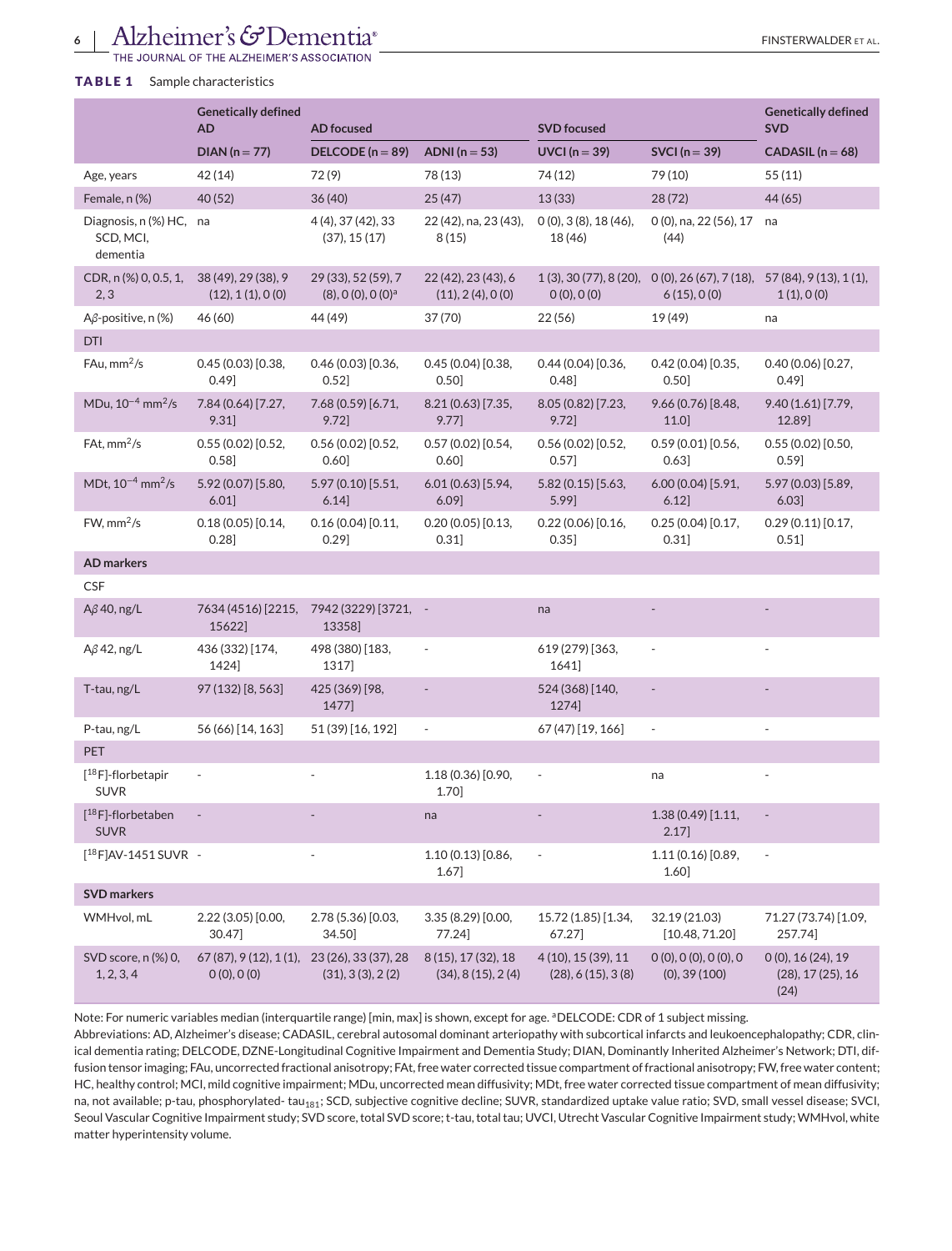#### <span id="page-6-0"></span>FINSTERWALDER ET AL. *Alzheimer's*  $G$ Demen THE JOURNAL OF THE ALZHEIMER'S ASSOCIAT



**FIGURE 2** Simple regression analyses. Simple linear regression analyses between diffusion measures and Alzheimer's disease (AD) biomarkers or small vessel disease (SVD) markers. Standardized beta is represented by color. ADNI, Alzheimer's Disease Neuroimaging Initiative; *β*s, standardized beta; CADASIL, cerebral autosomal dominant arteriopathy with subcortical infarcts and leukoencephalopathy; CSF, cerebrospinal fluid; DELCODE, DZNE-Longitudinal Cognitive Impairment and Dementia Study; DIAN, Dominantly Inherited Alzheimer's Network; FAu, uncorrected fractional anisotropy; FAt, free water corrected tissue compartment of fractional anisotropy; FW, free water content; MDu, uncorrected mean diffusivity; MDt, free water corrected tissue compartment of mean diffusivity; np, not possible (all patients had the maximum score); ns, not significant; PET, positron emission tomography; p-tau, phosphorylated- tau<sub>181</sub>; SVCI, Seoul Vascular Cognitive Impairment study; SVD score, total SVD score; t-tau, total tau; UVCI, Utrecht Vascular Cognitive Impairment study; WMHvol, white matter hyperintensity volume

associations might be mediated by vascular pathology, such as cerebral amyloid angiopathy. In DIAN, the effect of A*β* 42 on MDu and FW was indeed partially mediated by WMH volume (MDu:  $\beta_s = -0.06$ , standard error  $[SE] = 0.03$ ,  $P = .030$ ;  $FW: \beta_s = -0.06$ ,  $SE = 0.03$ ,  $P = .026$ ). However, we also found a direct effect of Aβ 42 on MDu and FW (MDu:  $β<sub>s</sub>$  = –0.30, SE = 0.12, *P* = .005; FW: *β*<sup>s</sup> = –0.30, SE = 0.11, *P* = .005). For FAu, mediation analysis was not significant. As a further indication for the presence of cerebral amyloid angiopathy, most (8 out of 9) DIAN participants with cerebral microbleeds showed a strictly lobar distribution, and one participant had disseminated cortical superficial siderosis.

In DELCODE, in which simple regression analysis showed only weak effects of A*β* 42, none of the mediation analyses were significant (all  $P > .136$ ).

# **3.4 Tau is not associated with diffusion alterations in amyloid-positive individuals**

It was recently reported that A*β* might strengthen the association between tau accumulation and diffusion alterations.[32](#page-10-0) We addressed this aspect in a sensitivity analysis restricted to amyloid-positive individuals (Tables S6–8, Figure S2 in supporting information). Simple linear regressions between tau and diffusion measures in amyloidpositive individuals were not significant, except for DIAN ( $n = 46$ ; p-tau and MDu,  $\beta_{\rm s} =$  0.32, R<sup>2</sup><sub>adj.</sub> = 0.08, P = .031; p-tau and FW,  $\beta_{\rm s}$  = 0.31, R<sup>2</sup>  $_{\rm adj.}$  = 0.07, P = .038). In correspondence with the full DIAN sample, tau showed effect sizes comparable to those found for WMH volume (WMH volume and MDu,  $\beta_{\text{\tiny S}} = 0.35$ , R $^2$ <sub>adj.</sub> = 0.10, P = .017; WMH

volume and FW,  $β_s = 0.37$ ,  $R^2_{adj.} = 0.12$ ,  $P = .011$ ). None of the tau  $×$ A*β* interaction models with diffusion measures as dependent variables were significant in any of the samples (all *P* > .051).

# **3.5 Regional tau is not associated with diffusion alterations**

Tau is a localized pathology starting in the entorhinal cortex $33$  and previous literature suggests localized effects of tau on white matter microstructure.[32,34,35](#page-10-0) We therefore performed regional analyses in the PET samples, that is, ADNI and SVCI, which allowed us to assess local tau load. Associations between regional tau PET SUVR scores in the entorhinal cortex or global tau PET SUVR scores and voxel-wise diffusion measures were not significant.

### **4 DISCUSSION**

We investigated the effect of AD and SVD on brain microstructure assessed by diffusion measures. As a unique feature, our study included six independently recruited samples covering the entire spectrum of AD, mixed disease, and SVD. The main finding is that in memory clinic patients, diffusion MRI alterations are largely determined by SVD. Results were consistent across all memory clinic samples, illustrating the robustness of our findings. Our study facilitates the interpretation of diffusion MRI alterations and the development toward clinical application.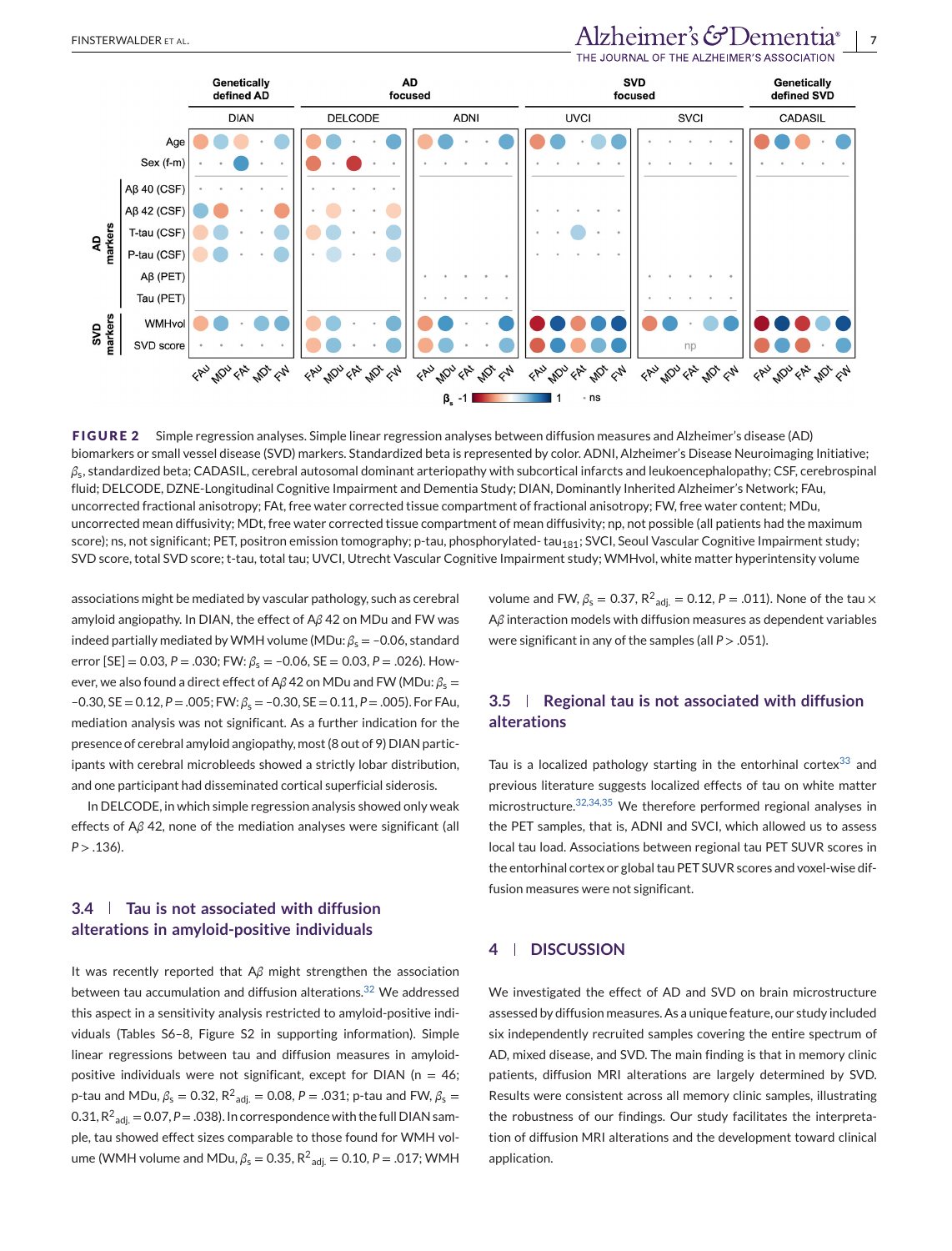<span id="page-7-0"></span>

**FIGURE 3** Multivariable analyses. Random forest regression analyses for estimating the relative variable importance of Alzheimer's disease (AD) biomarkers (gray bars), small vessel disease (SVD) markers (black bars), age and sex (white bars) with regard to conventional diffusion tensor imaging (DTI) measures (uncorrected fractional anisotropy (FAu), uncorrected mean diffusivity (MDu) while accounting for all other variables (conditional importance). Lines indicate the 95% confidence interval for the conditional variable importance. ADNI, Alzheimer's Disease Neuroimaging Initiative; CADASIL, cerebral autosomal dominant arteriopathy with subcortical infarcts and leukoencephalopathy; CSF, cerebrospinal fluid; DELCODE, DZNE-Longitudinal Cognitive Impairment and Dementia Study; DIAN, Dominantly Inherited Alzheimer's Network; FAu, uncorrected fractional anisotropy; MDu, uncorrected mean diffusivity; p-tau, phosphorylated-tau<sub>181</sub>; SVCI, Seoul Vascular Cognitive Impairment study; SVD score, total SVD score; T-tau, total tau; UVCI, Utrecht Vascular Cognitive Impairment study; WMHvol, white matter hyperintensity volume

The strong effect of SVD on diffusion measures was evident in all of the six study samples. In contrast, an association between AD and diffusion measures was only detectable in DELCODE and DIAN. While in DELCODE effect sizes of AD biomarkers were considerably smaller than those of SVD markers, effect sizes of A*β* 42 and WMH volume were similar in DIAN. Multivariable analyses using random forest regression showed a higher importance of SVD markers for diffusion alterations in all memory clinic samples. The only sample in which AD biomarkers had a higher variable importance was DIAN. As expected for a genetically defined sample, these patients are considerably younger than typical memory clinic patients and less likely to show age-related comorbidities, such as SVD. Still, mediation analysis in DIAN suggested a vascular contribution to diffusion alterations also in this population, as the effect of A*β* on diffusion alterations was partially mediated by WMH volume. This might indicate a contribution of cerebral amyloid angiopathy, a specific subtype of SVD caused by deposition of Aβ in perforating vessels.<sup>[30](#page-10-0)</sup> Because the DIAN sample also included asymptomatic mutation carriers up to 15 years before estimated symptom onset, another explanation is that the association between A*β* and diffusion measures is strongest in early, preclinical AD, before A*β* reaches its plateau level. This view is supported by a recent study demonstrating an association between A*β* and diffusion measures over the adult lifespan in cognitively healthy participants.<sup>[36](#page-10-0)</sup> Conversely, a ceiling effect might hamper the detection of associations with Aβ in later disease stages.

Overall, we conclude that while the effect of AD on diffusion measures is apparent in DIAN patients with pure and early AD, the presence of SVD in the memory clinic samples masks the effect of AD on diffusion measures.

Seemingly in contrast with our results, associations between AD biomarkers and alterations of white matter microstructure as assessed by DTI have been previously reported in memory clinic patients,[13,14,32,34,37-39](#page-9-0) although some studies found no association.[40,41](#page-10-0) Importantly, however, only one of these studies accounted for SVD. Hence, the effect of AD on diffusion alterations might have been overestimated. Only Strain et al.<sup>[34](#page-10-0)</sup> considered biomarkers of both diseases and found an association between tau PET (but not A*β* PET) in temporal regions and diffusion measures in temporal white matter projections, independent of WMHs. In line with our results, the effect size for WMH volume was larger than effect sizes of AD biomarkers. By considering both diseases, we conclude that SVD determines diffusion alterations to a much larger extent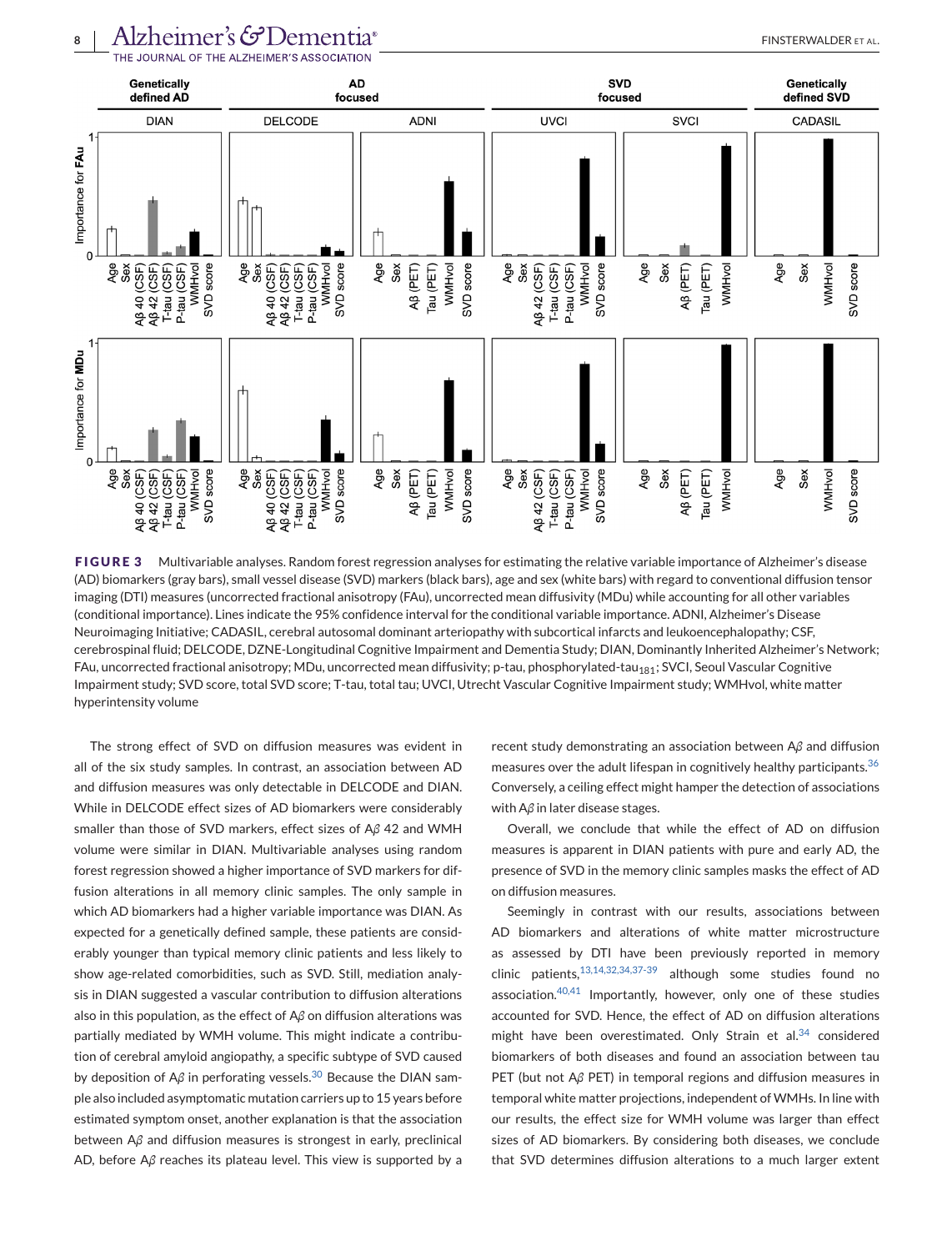than AD, even in samples in which AD was the clinically predominant disease. The strong effect of SVD has implications for future studies, which will need to take SVD into account as an important confounder, as well as for the interpretation of diffusion MRI alterations in clinical routine.

In the current study, neither the regional analysis nor the analysis in amyloid-positive individuals, in which the effect of tau was expected to be stronger,  $32$  indicated a significant association between tau and diffusion measures. In *post mortem* studies, white matter alterations in AD patients have been attributed to axonal degeneration secondary to cortical deposition of hyperphosphorylated tau.[42,43](#page-10-0) Yet, *post mortem* studies by design examine patients in very late stages of AD, while our memory clinic patients were mostly in earlier disease stages. Thus, it is conceivable that our patients have not yet reached the disease stage in which associations between tau and axonal degeneration can be detected.

By design, our memory clinic samples were heterogeneous, which in our view accurately reflects a real-life memory clinic setting. To study pure forms of AD and SVD, we included genetically defined samples. Furthermore, the sensitivity analysis in subgroups with amyloidpositive individuals allowed us to study memory clinic patients who met the biological definition of AD. Although statistical power was reduced, the strong effect of SVD on diffusion measures was also confirmed in these subgroups.

Our finding that diffusion alterations are predominantly driven by SVD is also supported by a genome-wide association study in the population-based UK Biobank. Polygenic risk scores for altered DTI measures were associated with SVD-related stroke and major depres-sive disorder, but not with AD.<sup>[44](#page-10-0)</sup> The study thus provided genetic evidence that mechanisms underlying diffusion alterations are shared with cerebrovascular disease.

Another aim of this study was to investigate whether free water imaging allows us to disentangle the contribution of SVD and AD. The finding that SVD markers showed strongest associations with FW corroborates previous results indicating that diffusion alterations in SVD patients are predominantly driven by an increase in the free water content.<sup>[11](#page-9-0)</sup> However, our current analysis did not provide evidence that AD biomarkers are reflected in the tissue compartment. The latter result is in contrast to studies suggesting that AD-related neurodegeneration of the white matter might be specifically represented in free water corrected tissue measures: Tissue measures were associated with conversion from mild cognitive impairment to demen-tia in AD patients<sup>[12](#page-9-0)</sup> and showed Aβ-related longitudinal changes.<sup>[14](#page-9-0)</sup> It should be noted that the current study was cross-sectional and thus we cannot exclude that the tissue compartment holds valuable information for longitudinal studies. $12,14$  Furthermore, multi-shell diffusion data, which would be necessary for more complex parametrization of the fluid compartments,  $45-47$  was not available in the study samples. This would have allowed us to control for the effects of capillary blood flow (intravoxel incoherent motion) in the free water estimation.[47](#page-10-0)

A limitation of our study is that elevated tau (especially in CSF) is not specific for AD as it could also indicate other tauopathies, such

# FINSTERWALDER ET AL. **Alzheimer's & Dementia**® | 9

THE JOURNAL OF THE ALZHEIMER'S ASSOCIATION

as Pick's disease, corticobasal degeneration, or progressive supranuclear palsy. However, the tau PET tracer ( $[18F]AV-1451$ ) used mostly binds to tau deposits specific for AD.<sup>[48](#page-10-0)</sup> Also, the focus on recruitment of clinical AD, for example, by including amnestic mild cognitive impairment in DELCODE and ADNI, clearly enriched for AD rather than other tauopathies. Another limitation is the lack of AD biomarkers in the CADASIL sample. Yet, the purpose of the CADASIL sample was to judge the effect sizes of SVD markers in genetically defined disease, that is, in young patients with pure SVD. Interestingly, we found similar effect sizes as in SVD-focused samples with mixed pathology, in particular the UVCI sample. While we also included voxel-based analyses to identify regional associations, our study mostly focused on global, wholebrain averages of diffusion measures. Thus, we cannot exclude that analyses in specific subregions will yield different results. Because of limitations in the diffusion MRI acquisition protocols (no reversed phase-encoding, directions not sampled on entire sphere), we were not able to correct for susceptibility-induced distortions or to use a more modern approach for correction of eddy current-induced distortions, motion, and outlier slices.<sup>[49](#page-10-0)</sup> Finally, the lack of pathological confirmation of the presence and extent of AD and SVD pathology originates from the paucity of autopsy studies with high-quality, standardized *ante mortem* diffusion MRI.

The main strength of our analysis is the inclusion of multiple samples from different countries and ethnicities, covering the entire spectrum of AD, mixed disease, and SVD. This has enabled us to independently validate results and to assess both CSF and PET biomarkers of AD in a robust manner. The differences in study protocols among the six samples, such as MRI acquisition, biomarker assessment techniques, and recruitment strategies indicate that our results might be generalizable to other populations along the spectrum of AD and SVD. We also included younger individuals with genetically defined disease to minimize confounding by other age-related pathologies. Finally, the state-of-the art diffusion imaging analysis pipeline included modern preprocessing techniques and rigorous control for confounding by CSF partial volume effects, which is crucial in patients with atrophy and therefore enlarged CSF spaces.

In conclusion, we demonstrate that the effect of SVD on diffusion alterations largely exceeds the effect of AD. Our systematic analysis contributes to the interpretation of diffusion MRI in memory clinic patients and further advances its application in clinical practice. We validate diffusion measures as markers for SVD and as valuable tools to assess the vascular contribution to AD and demen-tia, which still needs to be adequately explored.<sup>[50](#page-10-0)</sup> Building upon our findings, future studies could assess if more advanced parameterization of diffusion processes, such as biophysical diffusion models, further increases the sensitivity in earlier or even asymptomatic stages.

#### **ACKNOWLEDGMENTS**

We would like to thank all the researchers and the support staff from the DIAN [\(https://dian.wustl.edu/wp-content/uploads/2019/](https://dian.wustl.edu/wp-content/uploads/2019/04/DIAN-TU-Publications_Acknowledgement_V14.pdf) [04/DIAN-TU-Publications\\_Acknowledgement\\_V14.pdf\)](https://dian.wustl.edu/wp-content/uploads/2019/04/DIAN-TU-Publications_Acknowledgement_V14.pdf), DELCODE, ADNI, Utrecht VCI study group, Seoul VCI study group, and CADASIL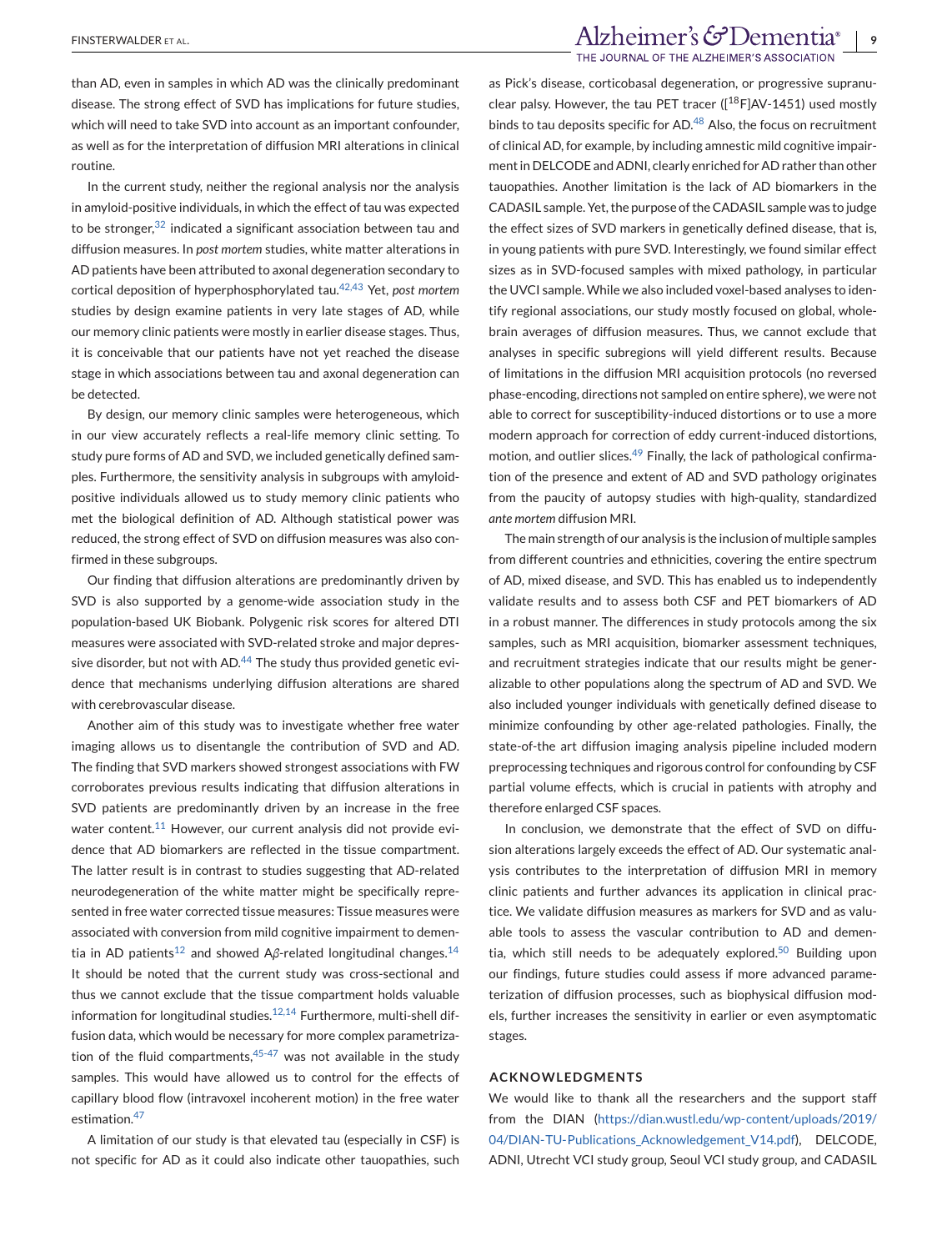THE JOURNAL OF THE ALZHEIMER'S ASSOCIATION

<span id="page-9-0"></span>study for their contributions to the present study. Investigators within DIAN, DELCODE, and ADNI contributed to the design and implementation of the respective studies and/or provided data but did not participate in analysis or writing of this report. A complete listing of the DIAN consortium and the DELCODE study group can be found in Tables S9 and 10 in supporting information and ADNI investigators at [http://adni.loni.usc.edu/wp-content/uploads/how\\_to\\_](http://adni.loni.usc.edu/wp-content/uploads/how_to_apply/ADNI_Acknowledgement_List.pdf) [apply/ADNI\\_Acknowledgement\\_List.pdf.](http://adni.loni.usc.edu/wp-content/uploads/how_to_apply/ADNI_Acknowledgement_List.pdf) Members of the Utrecht VCI study group involved in the present study (in alphabetical order by department): University Medical Center Utrecht, the Netherlands, Department of Neurology: E. van den Berg, J. M. Biesbroek, M. Brundel, W. H. Bouvy, L. G. Exalto, C. J. M. Frijns, O. Groeneveld, S. M. Heringa, R. Heinen, N. Kalsbeek, L. J. Kappelle, J. H. Verwer; Department of Radiology/Image Sciences Institute: J. de Bresser, H. J. Kuijf, A. Leemans, P. R. Luijten, M. A. Viergever, K. L. Vincken, J. J. M. Zwanenburg; Department of Geriatrics: H. L. Koek; Hospital Diakonessenhuis Zeist, the Netherlands: M. Hamaker, R. Faaij, M. Pleizier, E. Vriens. We acknowledge the altruism of the study participants and their families.

The study was funded by a cross-border grant from the Alzheimer Forschung Initiative e.V. (#16018CB)/Alzheimer Nederland ANWE.03- 2016-1. BG and MDu were supported by the German Research Foundation (DU1626/1-1). The research of GJB is also supported by VICI grant 918.16.616 from NWO, the Netherlands Organization for Scientific Research. DIAN: Data collection and sharing for this project was supported by The Dominantly Inherited Alzheimer's Network (DIAN, U19AG032438) funded by the National Institute on Aging (NIA), the German Center for Neurodegenerative Diseases (DZNE), Raul Carrea Institute for Neurological Research (FLENI). Partial support by the Research and Development Grants for Dementia from Japan Agency for Medical Research and Development, AMED, and the Korea Health Technology R&D Project through the Korea Health Industry Development Institute (KHIDI). This article has been reviewed by DIAN Study investigators for scientific content and consistency of data interpretation with previous DIAN Study publications. DELCODE: The DELCODE study was funded by the German Center for Neurodegenerative Diseases (DZNE), Study-ID: BN012DZNE. We acknowledge support from the Max-Delbrück-Centrum für Molekulare Medizin in der Helmholtz-Gemeinschaft (MDC) and the Freie Universität Berlin Center for Cognitive Neuroscience Berlin (CCNB). ADNI: Data collection and sharing for this project was funded by the Alzheimer's Disease Neuroimaging Initiative (ADNI; National Institutes of Health Grant U01 AG024904) and DOD ADNI (Department of Defense award number W81XWH-12-2-0012). ADNI is funded by the National Institute on Aging, the National Institute of Biomedical Imaging and Bioengineering, and through generous contributions from the following: AbbVie; Alzheimer's Association; Alzheimer's Drug Discovery Foundation; Araclon Biotech; BioClinica, Inc.; Biogen; Bristol-Myers Squibb Company; CereSpir, Inc.; Cogstate; Eisai Inc.; Elan Pharmaceuticals, Inc.; Eli Lilly and Company; EuroImmun; F. Hoffmann-La Roche Ltd and its affiliated company Genentech, Inc.; Fujirebio; GE Healthcare; IXICO Ltd.; Janssen Alzheimer Immunotherapy Research & Development, LLC; Johnson & Johnson Pharmaceutical Research & Development LLC; Lumosity; Lundbeck; Merck & Co., Inc.; Meso Scale Diagnostics, LLC; NeuroRx Research; Neurotrack Technologies; Novartis Pharmaceuticals Corporation; Pfizer Inc.; Piramal Imaging; Servier; Takeda Pharmaceutical Company; and Transition Therapeutics. The Canadian Institutes of Health Research is providing funds to support ADNI clinical sites in Canada. Private sector contributions are facilitated by the Foundation for the National Institutes of Health [\(www.fnih.org\)](http://www.fnih.org). The grantee organization is the Northern California Institute for Research and Education, and the study is coordinated by the Alzheimer's Therapeutic Research Institute at the University of Southern California. ADNI data are disseminated by the Laboratory for Neuro Imaging at the University of Southern California. SVCI: This research was funded by Research of Korea Centers for Disease Control and Prevention (2018-ER6203-01).

#### **REFERENCES**

- 1. O'Brien JT, Thomas A. Vascular dementia. *Lancet*. 2015; 386(10004):1698-1706.
- 2. Wardlaw JM, Smith EE, Biessels GJ, et al. Neuroimaging standards for research into small vessel disease and its contribution to ageing and neurodegeneration. *Lancet Neurol*. 2013;12(8):822-838.
- 3. Nasrabady SE, Rizvi B, Goldman JE, Brickman AM. White matter changes in Alzheimer's disease: a focus on myelin and oligodendrocytes. *Acta Neuropathol Comm*. 2018;6(1):22.
- 4. Baykara E, Gesierich B, Adam R, et al. A novel imaging marker for small vessel disease based on skeletonization of white matter tracts and diffusion histograms. *Ann Neurol*. 2016;80(4):581-592.
- 5. Araque Caballero MÁ, Suárez-Calvet M, Duering M, et al. White matter diffusion alterations precede symptom onset in autosomal dominant Alzheimer's disease. *Brain*. 2018;141(10):3065-3080.
- 6. Mito R, Raffelt D, Dhollander T, et al. Fibre-specific white matter reductions in Alzheimer's disease and mild cognitive impairment. *Brain*. 2018;141(3):888-902.
- 7. Amlien IK, Fjell AM. Diffusion tensor imaging of white matter degeneration in Alzheimer's disease and mild cognitive impairment. *Neuroscience*. 2014;276:206-215.
- 8. Pasi M, van Uden IWM, Tuladhar AM, de Leeuw F-E, Pantoni L. White matter microstructural damage on diffusion tensor imaging in cerebral small vessel disease: clinical consequences. *Stroke*. 2016;47(6):1679- 1684.
- 9. Kapasi A, DeCarli C, Schneider JA. Impact of multiple pathologies on the threshold for clinically overt dementia. *Acta Neuropathol*. 2017;134(2):171-186.
- 10. Pasternak O, Sochen N, Gur Y, Intrator N, Assaf Y. Free water elimination and mapping from diffusion MRI. *Magn Reson Med*. 2009;62(3):717-730.
- 11. Duering M, Finsterwalder S, Baykara E, et al. Free water determines diffusion alterations and clinical status in cerebral small vessel disease. *Alzheimer's Dementia*. 2018;14(6):764-774.
- 12. Maier-Hein KH, Westin C-F, Shenton ME, et al. Widespread white matter degeneration preceding the onset of dementia. *Alzheimer's Dementia*. 2015;11(5):485-493.
- 13. Hoy AR, Ly M, Carlsson CM, et al. Microstructural white matter alterations in preclinical Alzheimer's disease detected using free water elimination diffusion tensor imaging. *PloS One*. 2017;12(3):e0173982.
- 14. Vipin A, Ng KK, Ji F, et al. Amyloid burden accelerates white matter degradation in cognitively normal elderly individuals. *Hum Brain Mapp*. 2019;40(7):2065-2075.
- 15. Jessen F, Spottke A, Boecker H, et al. Design and first baseline data of the DZNE multicenter observational study on predementia Alzheimer's disease (DELCODE). *Alzheimer's Res Therapy*. 2018;10(1):15.